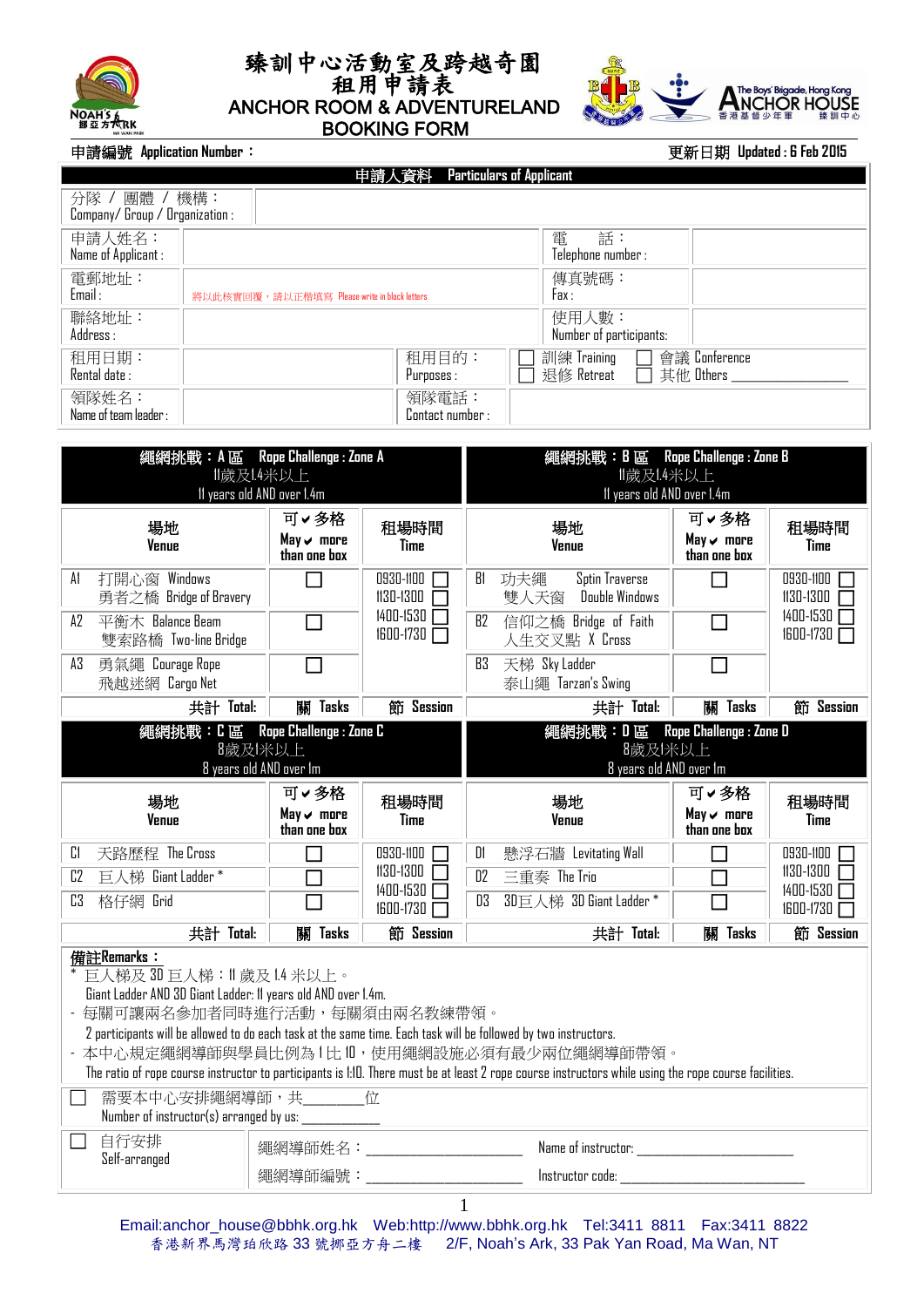





 BOOKING FORM 室內場地 **Indoor Venues** 兒童繩網:**B**區 **Funnyland : Zone B** 總人數**: People:** | **2007年 | 租場時間: Time:** 1000-1030 1030-1100 1100-1130 1130-1200 1200-1230 1230-1300 1400-1430 1430-1500 1500-1530 1530-1600 1600-1630 1630-1700 1700-1730 1730-1800 **\***可選多格 **May more than one box** 共計**: Total:** 分鐘 **Minutes**

|                                                                                                                                                                                                                                                                                                                       |                | 租用時間 Booking Time |           |           |           |                        |            |                        | *可 ✔ 選多格 May ✔ more than one box |             |           |           |                                   |           | v = 半小時(half hour) |          |              |           |           |          |             |          |           |           |           |           |           |
|-----------------------------------------------------------------------------------------------------------------------------------------------------------------------------------------------------------------------------------------------------------------------------------------------------------------------|----------------|-------------------|-----------|-----------|-----------|------------------------|------------|------------------------|----------------------------------|-------------|-----------|-----------|-----------------------------------|-----------|--------------------|----------|--------------|-----------|-----------|----------|-------------|----------|-----------|-----------|-----------|-----------|-----------|
| 場地<br><b>Venue</b>                                                                                                                                                                                                                                                                                                    | 人數<br>Capacity | 0900-0930         | 0930-1000 | 1000-1030 | 1030-1100 | 1130-1200<br>1100-1130 |            | 1230-1300<br>1200-1230 |                                  | 1300-1330   | 1330-1400 | 1400-1430 | 1430-1500                         | 1500-1530 | 1530-1600          | 600-1630 | 630-1700     | 1700-1730 | 1730-1800 | 800-1830 | 830-1900    | 900-1930 | 1930-2000 | 2000-2030 | 2030-2100 | 2100-2130 | 2130-2200 |
| □ 活動室<br>Anchor Room 1<br>$(7.40m \times 6.45m)$                                                                                                                                                                                                                                                                      | 40             |                   |           |           |           |                        |            |                        |                                  |             |           |           |                                   |           |                    |          |              |           |           |          |             |          |           |           |           |           |           |
| □ 活動室 2<br>Anchor Room 2<br>$(7.42m \times 10.10m)$                                                                                                                                                                                                                                                                   | 80             |                   |           |           |           |                        |            |                        |                                  |             |           |           |                                   |           |                    |          |              |           |           |          |             |          |           |           |           |           |           |
| □ 活動室 3<br>Anchor Room 3<br>$(5.20m \times 6.70m)$                                                                                                                                                                                                                                                                    | 25             |                   |           |           |           |                        |            |                        |                                  |             |           |           |                                   |           |                    |          |              |           |           |          |             |          |           |           |           |           |           |
| □ 活動室 1-3<br>Anchor Rooms 1-3<br>$(20.02m \times 10.10m)$                                                                                                                                                                                                                                                             | 180            |                   |           |           |           |                        |            |                        |                                  |             |           |           |                                   |           |                    |          |              |           |           |          |             |          |           |           |           |           |           |
| □ 祈禱室<br>Prayer Room<br>$(5.25m \times 15.2m)$                                                                                                                                                                                                                                                                        | 30             |                   |           |           |           |                        |            |                        |                                  |             |           |           |                                   |           |                    |          |              |           |           |          |             |          |           |           |           |           |           |
| □ 會議室<br>Conference Room                                                                                                                                                                                                                                                                                              | 8              |                   |           |           |           |                        |            |                        |                                  |             |           |           |                                   |           |                    |          |              |           |           |          |             |          |           |           |           |           |           |
| - 晚上六時前:每個房間之最少租用時間為1小時。Before 1800:Minimum booking time for each venue is 1 hour.<br>- 晚上六時後:每個房間之最少租用時間為 2 小時。After 1800:Minimum booking time for each venue is 2 hours.<br>- 本中心辦公時間:星期一至星期日及公眾假期-上午 9:00 至晚上 10:00<br>(Our centre is open between 9:00 am and 10:00 pm from Monday to Sunday and public holidays) |                |                   |           |           |           |                        |            |                        |                                  |             |           |           |                                   |           |                    |          |              |           |           |          |             |          |           |           |           |           |           |
|                                                                                                                                                                                                                                                                                                                       |                |                   |           |           |           |                        |            |                        |                                  |             |           |           | 設備及額外租用物資 Equipment & Extra Items |           |                    |          |              |           |           |          |             |          |           |           |           |           |           |
|                                                                                                                                                                                                                                                                                                                       |                |                   |           | 項目 Items  |           |                        |            |                        |                                  |             |           |           |                                   |           | 價錢 Price           |          |              |           |           |          | 時間 Duration |          |           |           |           |           |           |
| 電子琴 Keyboard                                                                                                                                                                                                                                                                                                          |                |                   |           |           |           |                        |            |                        |                                  | \$50/hour   |           |           |                                   |           |                    |          |              |           |           |          |             |          |           |           |           |           |           |
| 音響室及操作員 AV room and Technician                                                                                                                                                                                                                                                                                        |                |                   |           |           |           |                        | \$150/hour |                        |                                  |             |           |           |                                   |           |                    |          |              |           |           |          |             |          |           |           |           |           |           |
| 掛紙白板(包 10 張掛紙) Flip Chat (Including ID sheets of paper)                                                                                                                                                                                                                                                               |                |                   |           |           |           |                        |            |                        |                                  | $$20/h$ our |           |           |                                   |           |                    |          |              |           |           |          |             |          |           |           |           |           |           |
| 額外掛紙 Extra Flip Chat Paper                                                                                                                                                                                                                                                                                            |                |                   |           |           |           |                        |            |                        |                                  |             |           |           |                                   |           |                    |          | \$10/5sheets |           |           |          |             |          |           |           |           |           |           |
| A4 影印 (黑白/彩色) / A4 Photocopy (Black and White / Colour)                                                                                                                                                                                                                                                               |                |                   |           |           |           |                        |            |                        |                                  |             |           |           | \$1 / \$3 / page                  |           |                    |          |              |           |           |          |             |          |           |           |           |           |           |
| 傳真 Fax                                                                                                                                                                                                                                                                                                                |                |                   |           |           |           |                        | 1/page     |                        |                                  |             |           |           |                                   |           |                    |          |              |           |           |          |             |          |           |           |           |           |           |